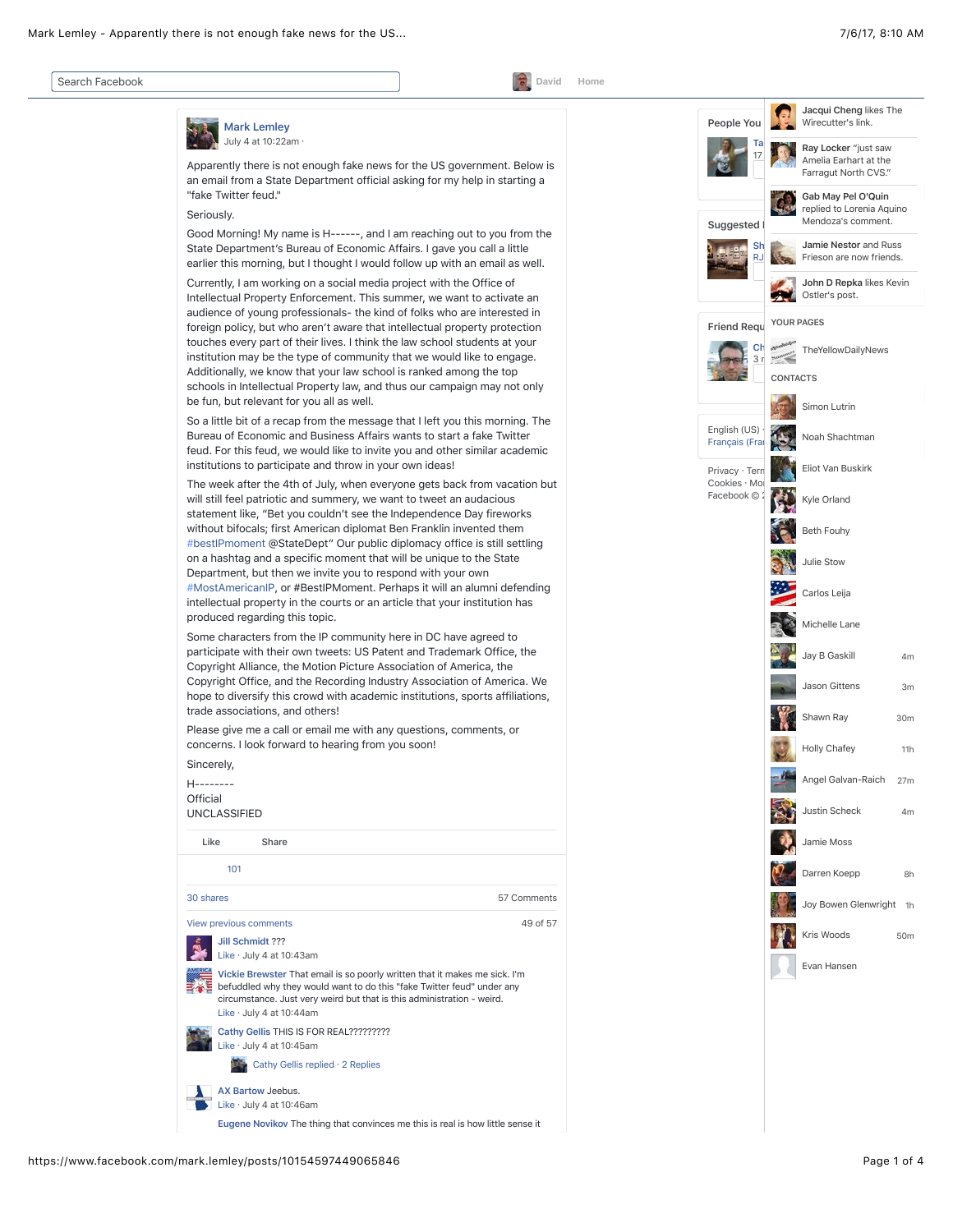Mark Lemley - Apparently there is not enough fake news for the US... 7/6/17, 8:10 AM

| makes.<br>Like ·<br>11 $\cdot$ July 4 at 10:47am                                                                                                                                                                                                                                                                                                                                                                                                                                                                              |
|-------------------------------------------------------------------------------------------------------------------------------------------------------------------------------------------------------------------------------------------------------------------------------------------------------------------------------------------------------------------------------------------------------------------------------------------------------------------------------------------------------------------------------|
| Michael Alcamo I hope that person isn't licensed anywhere as an attorney!<br>Like ·<br>$1 \cdot$ July 4 at 10:48am                                                                                                                                                                                                                                                                                                                                                                                                            |
| Alex Tabarrok WTF? I don't even get how the tweet relates to an IP feud.<br>Like ·<br>$2 \cdot$ July 4 at 10:50am $\cdot$ Edited                                                                                                                                                                                                                                                                                                                                                                                              |
| Mark Lemley Curiously, Facebook suggests I add a Donate button to this<br>post. Perhaps we could fund fake Twitter feuds?<br>Like ·<br>17 · July 4 at 10:50am                                                                                                                                                                                                                                                                                                                                                                 |
| Cathy Gellis It's also astonishingly inept. "Write to everyone who has ever<br>been involved with IP, regardless of their position" is a terrible way to<br>surreptitiously start a feud.<br>Like ·<br>$1 \cdot$ July 4 at 10:51am                                                                                                                                                                                                                                                                                            |
| Cathy Gellis replied . 2 Replies                                                                                                                                                                                                                                                                                                                                                                                                                                                                                              |
| Andrew McLaughlin (Memo to future presidential transition team: rename to<br>Office of Intellectual Property and Fair Use Enforcement.)<br>$4 \cdot$ July 4 at 10:53am<br>Like ·                                                                                                                                                                                                                                                                                                                                              |
| Mary Hodder WTF? That's ridiculous.<br>$1 \cdot$ July 4 at 10:54am<br>Like ·                                                                                                                                                                                                                                                                                                                                                                                                                                                  |
| <b>Brittan Heller Gah?</b><br>$1 \cdot$ July 4 at 10:54am<br>Like ·                                                                                                                                                                                                                                                                                                                                                                                                                                                           |
| Anupam Chander Inept in yet another way: I'm no historian, but a quick<br>Google search suggests that the Franklin bifocals invention story undermines<br>the IP maximalist claim: Franklin apparently didn't take out patents, saying "<br>as we enjoy great advantages from the See More                                                                                                                                                                                                                                    |
| Benjamin Franklin - Wikipedia                                                                                                                                                                                                                                                                                                                                                                                                                                                                                                 |
| Benjamin Franklin FRS, FRSE (January 17, 1706 [O.S.<br>January 6, 1705][1] – April 17, 1790) was one of the                                                                                                                                                                                                                                                                                                                                                                                                                   |
| EN.WIKIPEDIA.ORG                                                                                                                                                                                                                                                                                                                                                                                                                                                                                                              |
| Like ·<br>15 · July 4 at 10:57am                                                                                                                                                                                                                                                                                                                                                                                                                                                                                              |
| Chris Sagers replied · 2 Replies                                                                                                                                                                                                                                                                                                                                                                                                                                                                                              |
| Steven Spriggs This actually just seems like a fun thing designed to share<br>information and be an interesting/viral thing. I can see being concerned that<br>it's start by the government, but it seems right out of the playbook of a<br>corporation. Think Wendy's or prominent brands. Perhaps based on the<br>people tweeting it might not make it to young people who might see these<br>facts, but I don't think this is egregious.<br>Like ·<br>3 · July 4 at 10:58am<br>Vernon M. Winters replied $\cdot$ 4 Replies |
| Dwayne Kennemore Don't think of it as fake news. Think of it as a rap battle.<br>Like ·<br>$7 \cdot$ July 4 at 10:58am                                                                                                                                                                                                                                                                                                                                                                                                        |
| Nikki Pope replied · 4 Replies                                                                                                                                                                                                                                                                                                                                                                                                                                                                                                |
| Mary Eisenhart Good lord.<br>Like ·<br>$1 \cdot$ July 4 at 11:04am                                                                                                                                                                                                                                                                                                                                                                                                                                                            |
| Laura Quilter  gross.<br>Like $\cdot$ July 4 at 11:04am                                                                                                                                                                                                                                                                                                                                                                                                                                                                       |
| Joshua Lamel we need to takeover the hashtag if this happens. all about<br>copyright trolls and offensive cases and bad patents "I made a great peanut<br>butter and jelly sandwich today. I should apply for a patent. #MostAmericanIP<br>Like ·<br>$7 \cdot$ July 4 at 11:08am                                                                                                                                                                                                                                              |
| Joshua Lamel My business just got seven demand letters mere weeks after<br>closing our series B. #MostAmericanIP<br>$6 \cdot$ July 4 at 11:09am<br>Like ·                                                                                                                                                                                                                                                                                                                                                                     |
| Laura Quilter I would really prefer for the US State Dept to not spend time<br>astro-turfing for various Big Content companies, and instead do, you know,<br>FOREIGN AFFAIRS. I think there's enough work in all the unfilled vacancies<br>that even the BEA staff could kick in.<br>$9 \cdot$ July 4 at 11:10am<br>Like ·                                                                                                                                                                                                    |
| Sherwin Siy #MostAmericanIP ? How about #NotAllAmericanIP ?                                                                                                                                                                                                                                                                                                                                                                                                                                                                   |
| $3 \cdot$ July 4 at 11:11am<br>Like ·<br>Alexandra J. Roberts "our public diplomacy office is still settling on a                                                                                                                                                                                                                                                                                                                                                                                                             |
| hashtag."                                                                                                                                                                                                                                                                                                                                                                                                                                                                                                                     |
| Like ·<br>$4 \cdot$ July 4 at 11:17am                                                                                                                                                                                                                                                                                                                                                                                                                                                                                         |
| Chris Sagers replied · 1 Reply                                                                                                                                                                                                                                                                                                                                                                                                                                                                                                |
| Cathy Gellis The RIAA/MPAA cuddling up to the Trump Administration is really<br>not a good look. (Worse than usual.)                                                                                                                                                                                                                                                                                                                                                                                                          |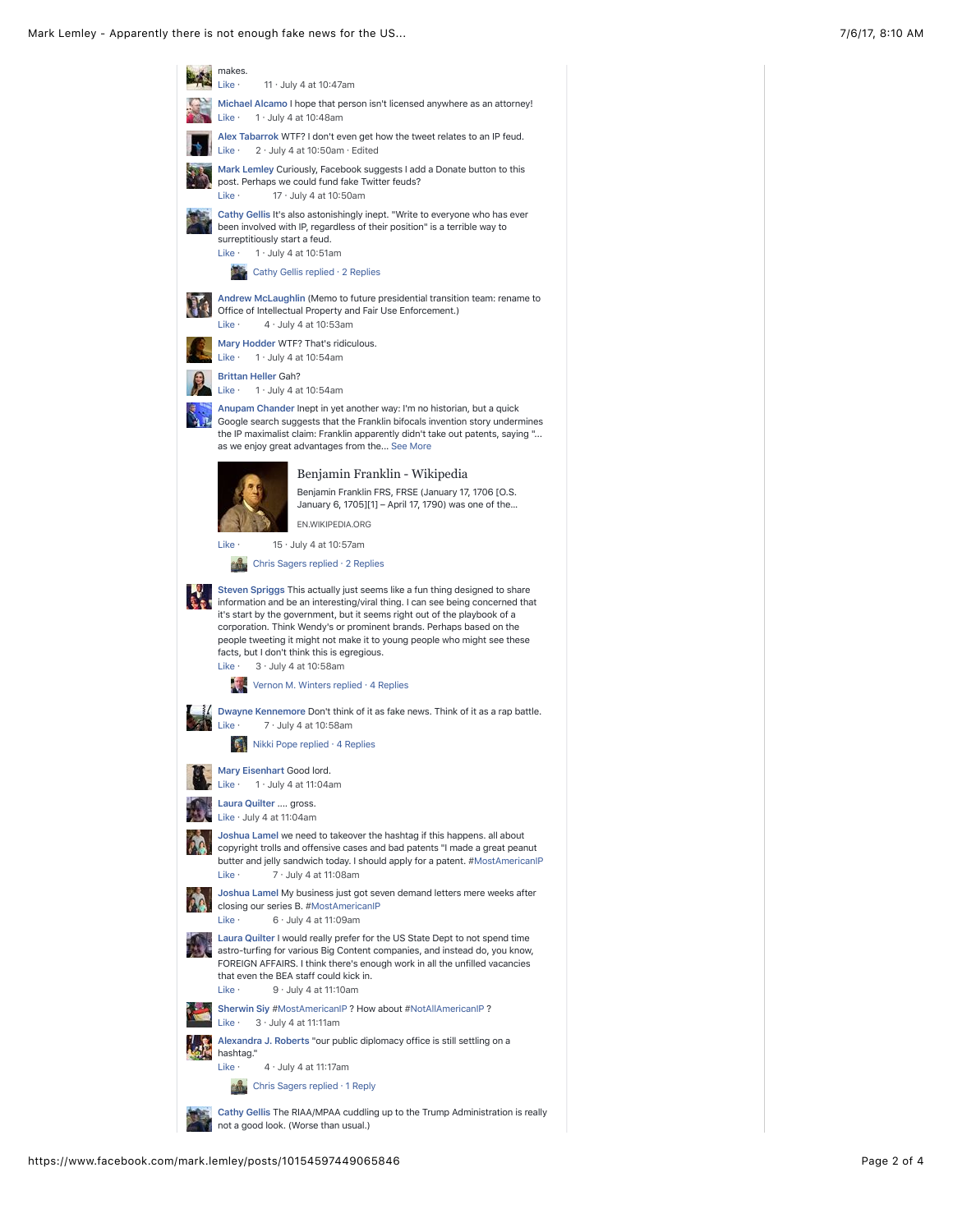| Like ·<br>4 · July 4 at 11:17am                                                                                                                                                                                                                                                                                                                 |  |
|-------------------------------------------------------------------------------------------------------------------------------------------------------------------------------------------------------------------------------------------------------------------------------------------------------------------------------------------------|--|
| Alexandra J. Roberts of all the audacious statements on twitter, the one<br>about bifocals and ben franklin will surely stand out as PARTICULARLY<br>audacious                                                                                                                                                                                  |  |
| Like ·<br>$3 \cdot$ July 4 at 11:19am                                                                                                                                                                                                                                                                                                           |  |
| <b>XX</b> Mark Lemley replied · 3 Replies                                                                                                                                                                                                                                                                                                       |  |
| Christine Peterson Our tax dollars at play.<br>Like ·<br>$2 \cdot$ July 4 at 11:24am                                                                                                                                                                                                                                                            |  |
| Daria Roithmayr The thing that makes me laugh most is the advance planning<br>and coordination for a viral feud. As though this Administration doesn't know<br>how to do one organically.<br>7 · July 4 at 11:37am · Edited<br>Like ·                                                                                                           |  |
| Michael Barclay Send them this tweet.<br>https://twitter.com/DanielJHemel/status/881707603373543424                                                                                                                                                                                                                                             |  |
| Daniel Hemel on Twitter                                                                                                                                                                                                                                                                                                                         |  |
| "Art I § 8 cl 8 gives Congress power to create IP. It does<br>not create any right, & it does not stand in way of<br>TWITTER.COM                                                                                                                                                                                                                |  |
| Like ·<br>$1 \cdot$ July 4 at 11:40am                                                                                                                                                                                                                                                                                                           |  |
| David Hricik Is this method patentable?<br>Like $\cdot$ July 4 at 11:49am                                                                                                                                                                                                                                                                       |  |
| Eric Goldman Apparently our government has substantial expertise in fake                                                                                                                                                                                                                                                                        |  |
| news<br>Like ·<br>$2 \cdot$ July 4 at 11:51am                                                                                                                                                                                                                                                                                                   |  |
| Dave Asprey This is why no one who knows how to do social media would                                                                                                                                                                                                                                                                           |  |
| work for the government<br>$1 \cdot$ July 4 at 11:53am<br>Like ·                                                                                                                                                                                                                                                                                |  |
| Jessica Silbey Fuck this.<br>Like ·<br>$4 \cdot$ July 4 at 12:02pm                                                                                                                                                                                                                                                                              |  |
| <b>AA</b> Joshua Lamel replied · 1 Reply                                                                                                                                                                                                                                                                                                        |  |
| Carole Craska Can we keep everyone in Washington busy with this kind of<br>thing for the next 3.5 years. That way they won't do as much damage as they<br>proposed a few months ago.<br>1 $\cdot$ July 4 at 12:24pm<br>Like ·                                                                                                                   |  |
| DC Toedt Whoever "H" is that sent you the email, please consider giving him<br>or her a break, and even communicating privately about what a silly idea it is.<br>The email sounds like it came from a naïve young eager beaver. We all [foul]<br>up, especially when we're ne See More<br>Like ·<br>$4 \cdot$ July 4 at 12:33pm $\cdot$ Edited |  |
| Bob Schwartz replied $\cdot$ 2 Replies                                                                                                                                                                                                                                                                                                          |  |
| Jeanne Fromer This would all be fine and maybe even fun except for the<br>categorizing of this as a "fake Twitter feud." How tone deaf. Ugh!<br>1 $\cdot$ July 4 at 12:48pm<br>Like ·                                                                                                                                                           |  |
| David S. Levine I'll publicize via Hearsay Culture if you'd like (seriously). If not,<br>IT'S WAR.                                                                                                                                                                                                                                              |  |
| Like $\cdot$ 4 $\cdot$ July 4 at 1:18pm                                                                                                                                                                                                                                                                                                         |  |
| Ian Ballon Since the State Dept is no longer engaged in diplomacy, what<br>better way to kill time than start a fake twitter war!<br>$4 \cdot$ July 4 at 1:26pm<br>Like ·                                                                                                                                                                       |  |
| Bennet Kelley Sad so many are participating<br>Like $\cdot$ July 4 at 1:42pm                                                                                                                                                                                                                                                                    |  |
| Sheila JD Unreal. F*ck that.<br>† Like ∙<br>$1 \cdot$ July 4 at 1:55pm                                                                                                                                                                                                                                                                          |  |
| David Gulbransen What, you don't want to "activate an audience of young<br>professionals"???<br>Like ·<br>$1 \cdot$ July 4 at 2:18pm                                                                                                                                                                                                            |  |
| Harold Rosenthal Insane. Now here's a budget item we can cut. I'm going to<br>forward it to some reporter friends. I won't use your name unless you say it's<br>OK.                                                                                                                                                                             |  |
| Like $\cdot$ July 4 at 2:33pm                                                                                                                                                                                                                                                                                                                   |  |
| Peter Conti-Brown The sheer obtuse earnestness of this makes me heart<br>hurt for the little toiling bureaucrat trying to make government work fun.<br>$6 \cdot$ July 4 at 2:33pm<br>Like ·                                                                                                                                                     |  |
| Steven A. Hirsch I don't even get it. What State Department (or even broadly<br>governmental) purpose or policy does this exercise seek to advance?<br>$2 \cdot$ July 4 at 3:58pm<br>Like ·                                                                                                                                                     |  |
| Elizabeth Ann Betty Morgan OMG. No words.                                                                                                                                                                                                                                                                                                       |  |